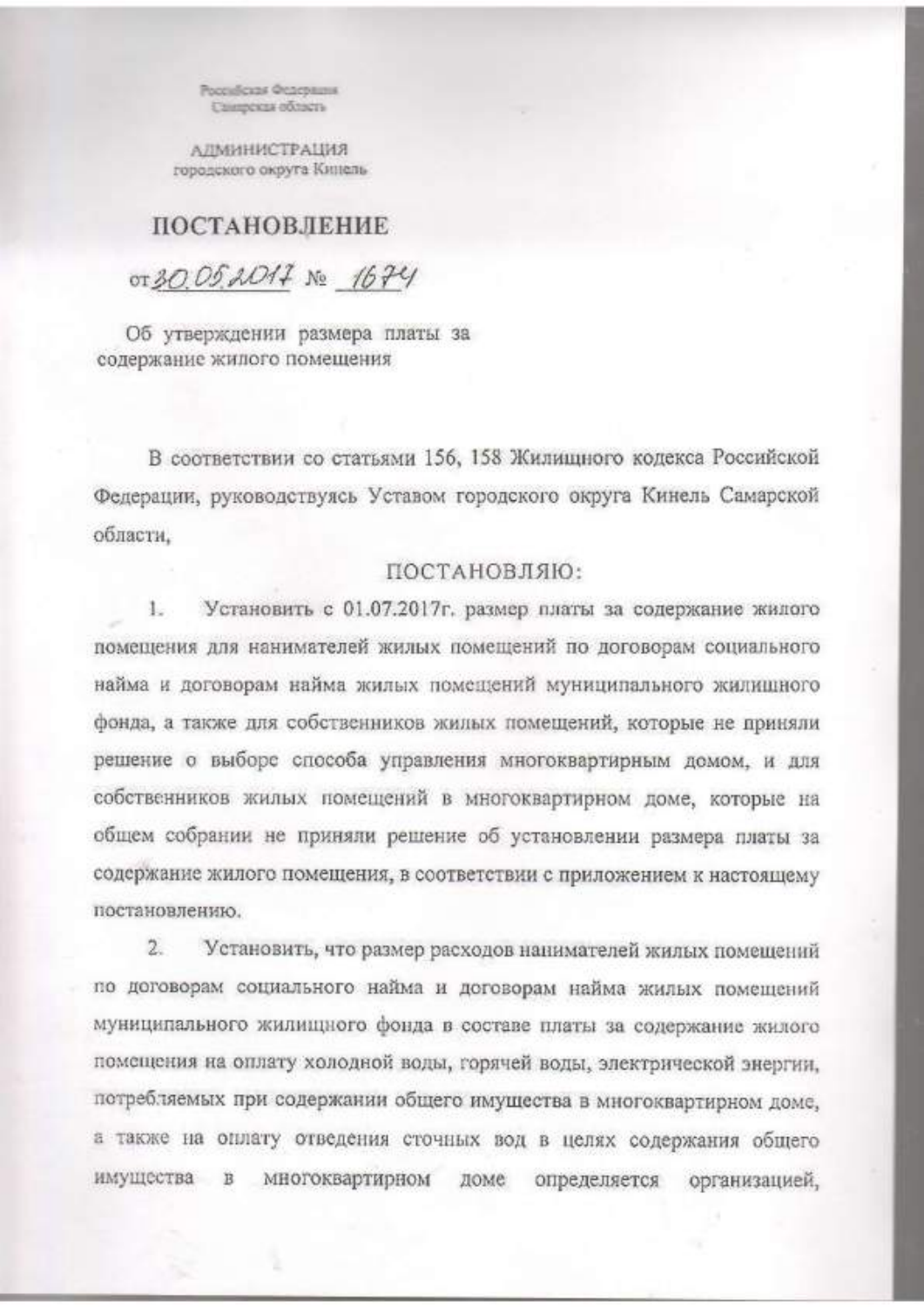осуществляющей управление многоквартирным домом в соответствии с действующим законодательством.

Официально опубликовать настоящее постановление путем его  $3.$ размещения на официальном сайте администрации городского округа Кинель Самарской области в информационно-телекоммуникационной сети «Интернет» (кинельгород.рф) в подразделе «Официальное опубликование» раздела «Информация» и опубликовать в газетах «Кинельская жизнь» или «Неделя Кинеля».

Настоящее постановление вступает в силу на следующий день  $\Delta$ после дня его официального опубликования.

Контроль за выполнением постановления возложить на Первого  $5.$ заместителя Главы городского округа (Прокудин А.А.).

Глава городского округа

В.А.Чихирев

Индерейкин 61459

Allyof